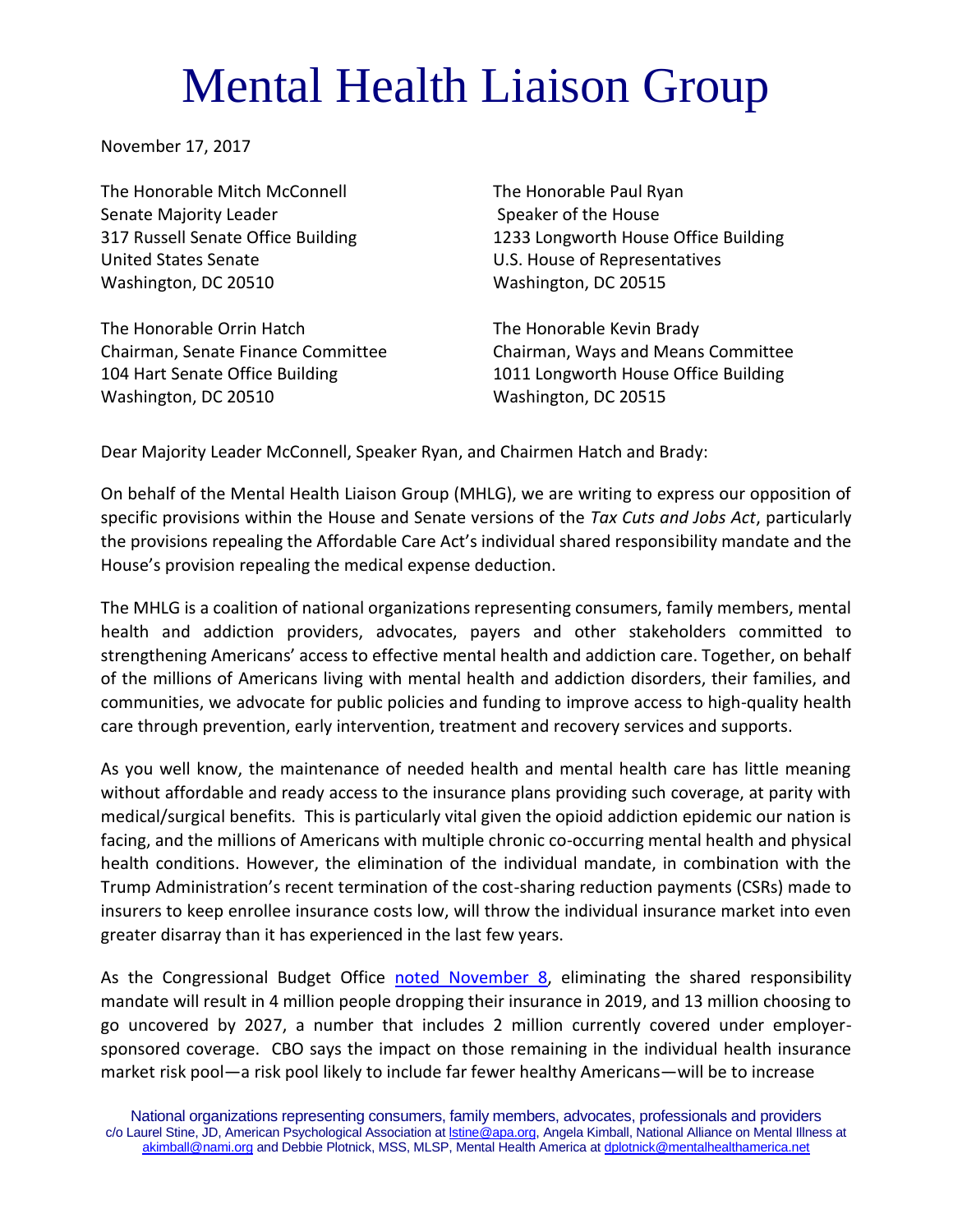## Page 2 of 3

average premiums for individual health insurance by 10 percent "in most years of the [2018-2027] decade". It is worth noting that this projection is artificially low, as CBO acknowledges that the baseline it was using included continued payment of the CSRs.

As a coalition of insurer and health care provider organizations that included America's Health Insurance Plans, the American Medical Association, and the American Hospital Association noted in their [November 14 letter](https://www.ahip.org/wp-content/uploads/2017/11/IM-Coalition-Letter-11_14_2017.pdf) to Congress, "Repealing the individual mandate without a workable alternative will reduce enrollment, further destabilizing an already fragile individual and small group health insurance market on which more than 10 million Americans rely."

Additionally, we oppose the House provison to repeal the valuable medical expense deduction. The medical expense deduction assists individuals and families with large medical expenses, including treatment for severe mental health and substance use disorder, long term care for special needs children and very expensive drugs for diseases like cancer. Without this deduction that saves families across the nation thousands of dollars, we risk merely shifting the cost back to American families affected by serious mental health and substance use disorders.

We have applauded, and continue to applaud, bipartisan efforts by HELP Committee Chairman Lamar Alexander and HELP Ranking Member Patti Murray, with co-sponsorship by two dozen members of the Senate of both parties, to develop bipartisan solutions to stabilize and improve the health insurance market. We strongly urge you not to take this action to repeal the individual mandate and medical expense deduction, which will serve the opposite purpose of destabilizing the insurance marketplace and increasing costs to families across the nation.

Sincerely,

American Art Therapy Association American Association for Geriatric Psychiatry American Association for Psychoanalysis in Clinical Social Work American Association of Child & Adolescent Psychiatry American Association on Health and Disability American Counseling Association American Dance Therapy Association American Foundation for Suicide Prevention/SPAN USA American Group Psychotherapy Association American Mental Health Counselors Association American Occupational Therapy Association American Psychiatric Association American Psychological Association American Society of Addiction Medicine Anxiety and Depression Association of America Association for Ambulatory Behavioral Healthcare Association for Behavioral Health and Wellness